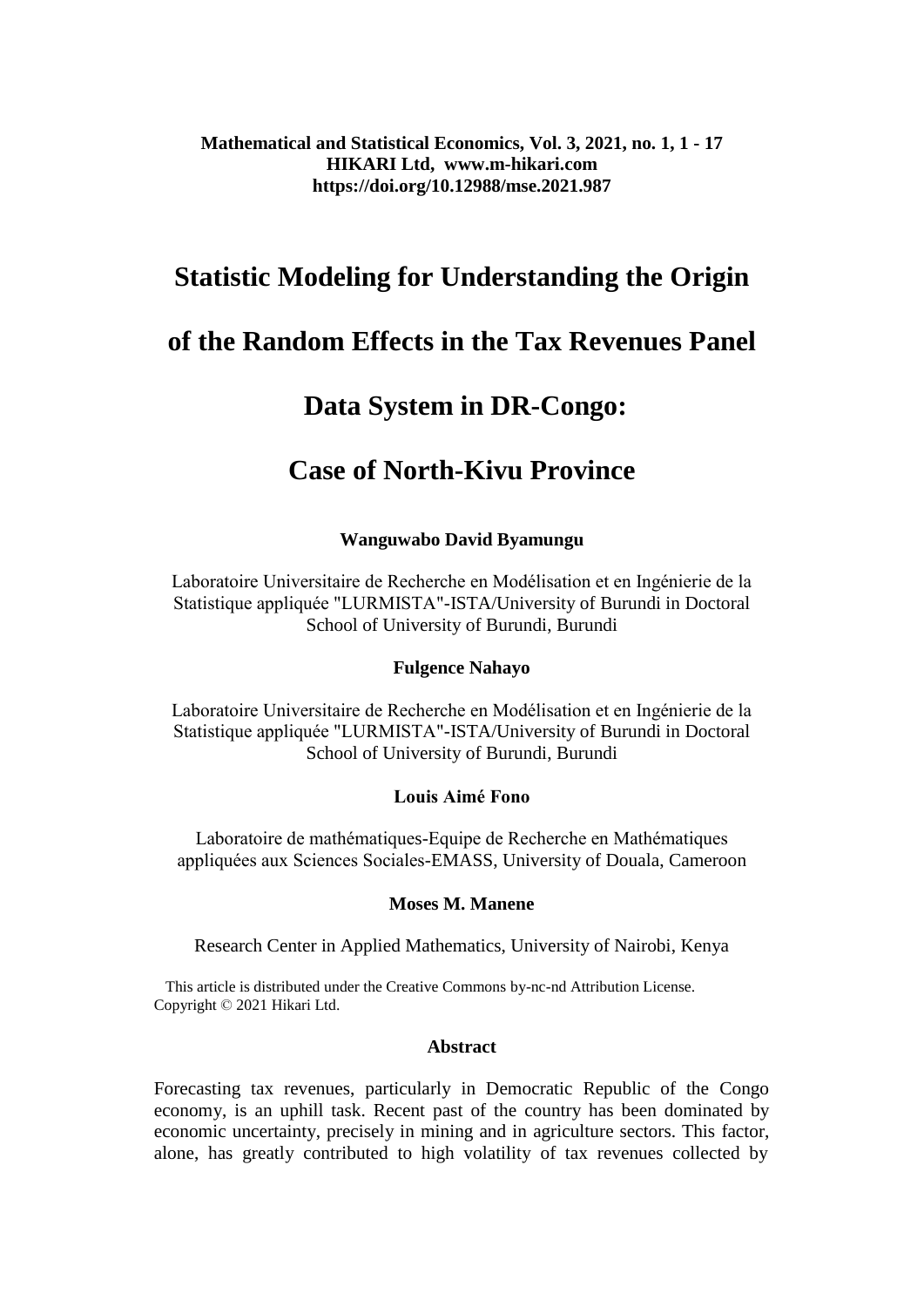customs officers. The fuzzy characteristic of tax revenues has made it quite impossible for researchers to detect or distinguish from randomness the three well known components of a classical time series, precisely trends, seasonality, and cyclical phenomena .What are the factors which explain the random effects in the tax revenues panel in DRC? Our purpose is to detect and understand the origin of the random effects in the tax revenues panel data in DR-Congo through statistics about citizen's perceptions around tax operation. A quantitative questionnaire with scaled values, open and closed questions, consisting in collecting various perceptions of different economic operators in the import-export sector has been administered to 170 taxpayers randomly selected. Through Analysis of variance, t-test analysis and Pearson Chi-square results show that dissatisfaction of taxpayers, lack of legitimacy in political institutions and government policies, highest tax rate, non-compliance with tax rate for all taxpayers, low level of knowledge in tax matters and corruption, fraud and tax evasion perpetuated by customs officers are the most factors which explain the random effects in DRC's tax revenues panel data. Marital status is not a source influencing taxation. Mind of counterpart of the taxes in terms of achievements for improving social conditions which is not visible involves broken contract between taxpayers and tax authorities for several reasons sources of random effects above developed.

**Keywords:** Origin of Random effects, statistic modeling, tax revenues, panel data system, DRC, North-Kivu Province

## **1. Introduction**

The factor of economic uncertainty existing in DRC has contributed to the high volatility of tax revenues collected by the customs officers during the recent past and involves an uphill task in forecasting. The fuzzy characteristics of tax revenues has made it quite impossible for researchers to detect or distinguish from randomness the three well known components of a classical time series, precisely trends, seasonality, and cyclical phenomena [2]. Classical forecasting methods or smoothing methods as discussed in most time series textbooks, see for instance [1, 4], may lead to the results that are not reliable and reasonable economically. The increasing uncertainty that characterizes each annual tax revenue time series makes tax revenues panel data to escape the three well known components of time series. What is the origin of the factors which explain random 'effects in DRC's taxes?

 The quality of governance and the seriosity of those in power could be a major factor that motivates or demotivates citizens to pay taxes or levies. That is why adequacy between fiscal function and public achievements is presented as a contract seen as mobilizing factor and legitimizing taxation in the state, and the relationship of the taxpayer to the tax system is first and foremost of citizens' legitimacy problem in the government.

 Regarding the situation of informal economy in DR-Congo, being the same in other countries like Burundi, Kenya, Uganda, Rwanda, Tanzania, Zambia, etc.;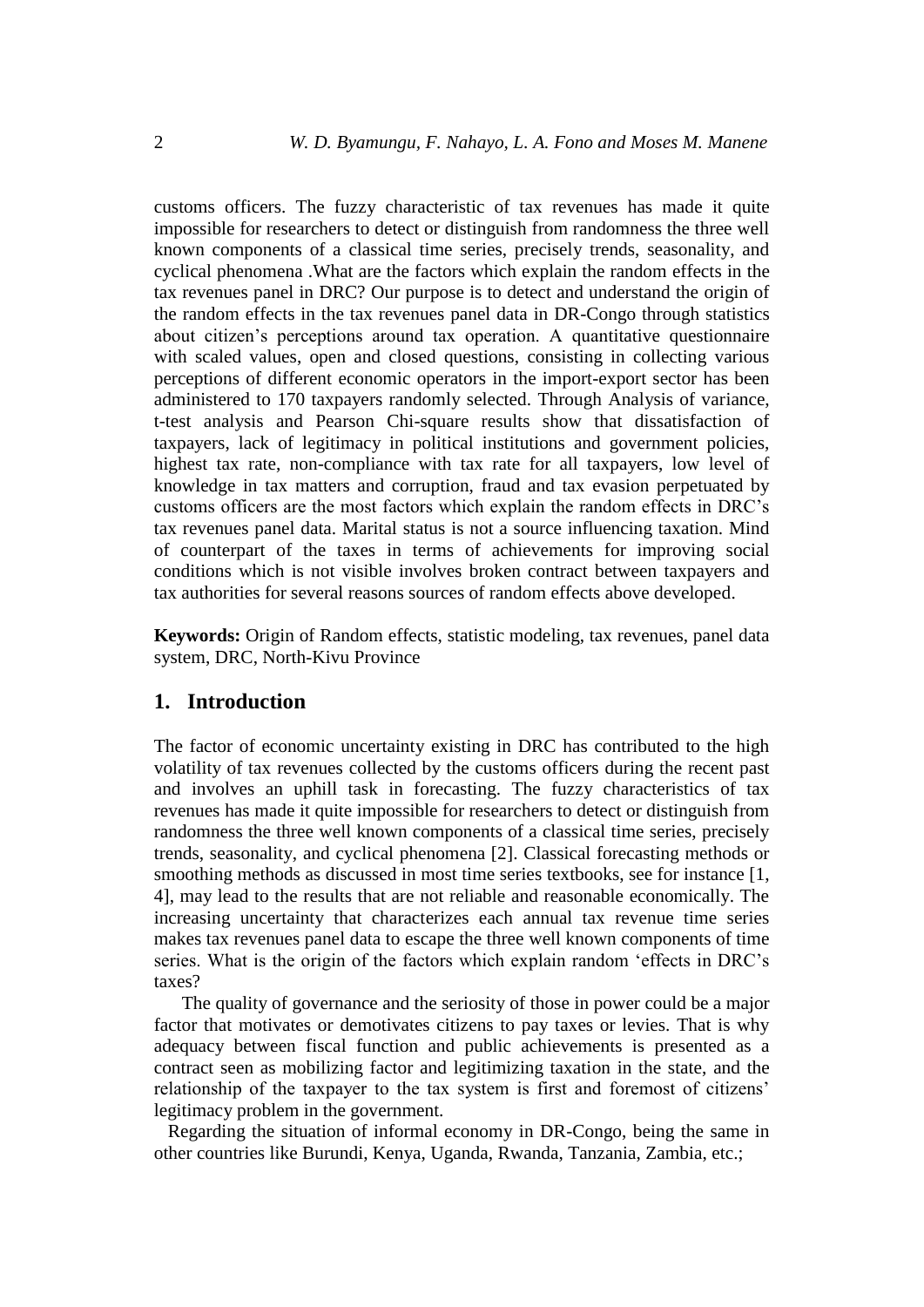the degree of development and governance is a key-parameter of differentiation, and explains the unfavorable behaviour of the Congolese citizens vis-à-vis the collection of taxes by the state. More explanations in [22] and [16] are given. There is one broad answer to the question of degree of governance that appears in literature, in such context, which is justified by the remodel of taxation sector in a new public management moving of tax collection out the ministry of finance into a separate entity. In this perspective, we note Zambia Revenue Autority [25], Rwanda Revenue Authority [23], Uganda Revenue Authority[12], Tanzania Revenue Authority[25], Kenya Revenue Authority [23]), and Revenue office of Burundi which are governance arrangements of tax collection under contract with mission of protecting the tax collection process from the corrosive routine political interests of the head of the State. Furthermore, Congolese citizens behaviour is always reinforced by the endemic phenomenon of corruption, in particular, within the tax administration. It is a whole system, fueled in particular by the culture of impunity. This fact is confirmed by [13], [8] and [9] in their literature. We must also evoke the practice of tax evasion to describe the problem of taxation in the context of the DR Congo. On one hand, should we think about the disappointment of taxpayers in the inefficient use of state resources? Does not fraud come from the weight of taxation or from the ignorance of taxpayers, on the other hand? The first situation is justified by the fact that the state is not concerned with improving the living conditions and the well-being of citizens, and the second, the taxpayer considers that the tax is no longer a contribution in the common charges of the state but rather a sacrifice imposed on him unilaterally by the decent public power that he is obliged to bow. This fact is confirmed in [16, 7]. Indeed, a large Congolese opinion considers taxation as a form of predation of the people by the political power. From this perspective, state tax collectors are generally perceived as "stalkers", "thieves", as we understand them in the ordinary language of the average Congolese citizen and [11] qualifies tax or levy as racketeering, a means for an unjust enrichment for the benefit of the ruling class. These received ideas or negative stereotypes about collection of taxes and levies

constitute the main argument of the general conviction that Congolese people have no tax culture. It is also very usual to speak of "tax fraud" and "corruption" to describe the situation in DR-Congo. However, considered as a variable, this fiscal incivism on the behalf of the Congolese would partly explain the low rate of revenue mobilization by the services committed for this purpose.

Thus, our main objective is to detect and understand the origin of the random effects in tax revenues panel data in DR-Congo through statistics on citizen' perceptions around tax practice.

## **2. Research methodology**

The present sub-point data collected as well as the methodology used to collect data on the field. Data collected on the field are from all traders' categories such as construction materials traders, cosmetics traders, agricultural exporters, manufacturing traders. This will help the generalization of the results in the whole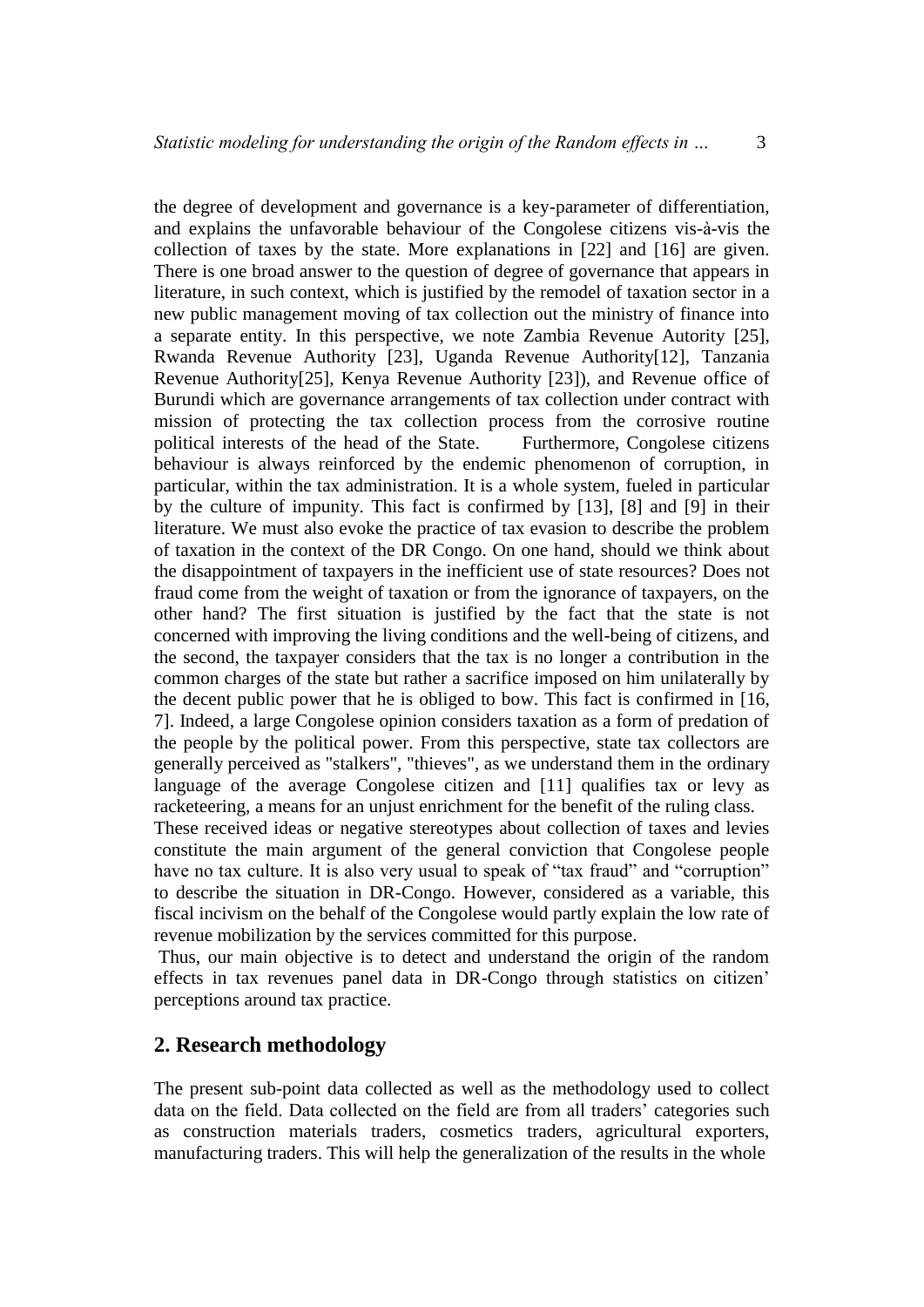province. This phase was followed by data collection of the field carried through the questionnaire to detect and understand the origin of the random effects through the taxpayer, social representations around tax system. Quantitative research was used to conduct the survey carried out with taxpayers.

#### **2.1. Geographical area of study and target of the population**

#### **2.1.1. Geographical area of the study**

Due to financial constraints, North-Kivu province was first divided into three areas corresponding to three customs posts for collecting import-export taxes where we have to meet traders for collecting through the questionnaire their perceptions on the Congolese taxation system.

#### **2.1.2. Target population**

The target population consists of traders who import or export goods.

#### **2.2. Sampling technique**

The objective is to conceive a sample that can give reliable statistic estimations. It is necessary to note that for the indicators measure needs, it is necessary to have a size of sample assuring representativeness, attitudes, understanding of the perception, ie a sample that can provide statistically reliable estimates. It should be noted that to measure indicators (perceptions), the sample size should be representative, as understanding of the attitudes, perceptions and behaviour can be discovered through the questionnaire and can explain the origin of fluctuations in tax revenues.

#### **2.2.1. Calculation of the quantitative size sample**

The size of the required quantitative sample to assure data representativeness is calculated using the following formula from [6]:

 $n = (z^2)$  (r) (1-r) (f) (k) / (E2) Where:

-n is the sample size that means the number of respondents (traders for importexport);

-z is the statistics which defines the required level of confidence. Registered value is z=1.96, for a confidence degree of 95 %;

- r is an estimate of one of the key indicators to be measured during research. When the research includes more than one key metric, they consider the weakest metric that leads to the larger sample size. In this study, the weakest indicator is non-payment of taxes (70%),

-f is the effect of opinion poll attributable to the conception of the sample. Here, we consider that it is equal to 1.02;

-k is the multiplier aiming at taking into account the rate of non-answer. We will keep 5 % for non-answers (k=1.012); E for the margin of error. This value should not exceed 15 %. We fix it to 10 % of r; therefore,  $E = 0.1r$ . Considering these factors, the sample size is 170 from a total of 3096 traders registered in three customs posts throughout the province.

#### **2.3. Data collection preliminary phase**

## **2.3. 1. Conception of data collection tools**

The tools used for this study were already conceived and are consistent with those of other citizen 'perceptions about the taxes which can be the source of random effects. Therefore, it was necessary to adapt to DRC taxpayers' context. In fact, it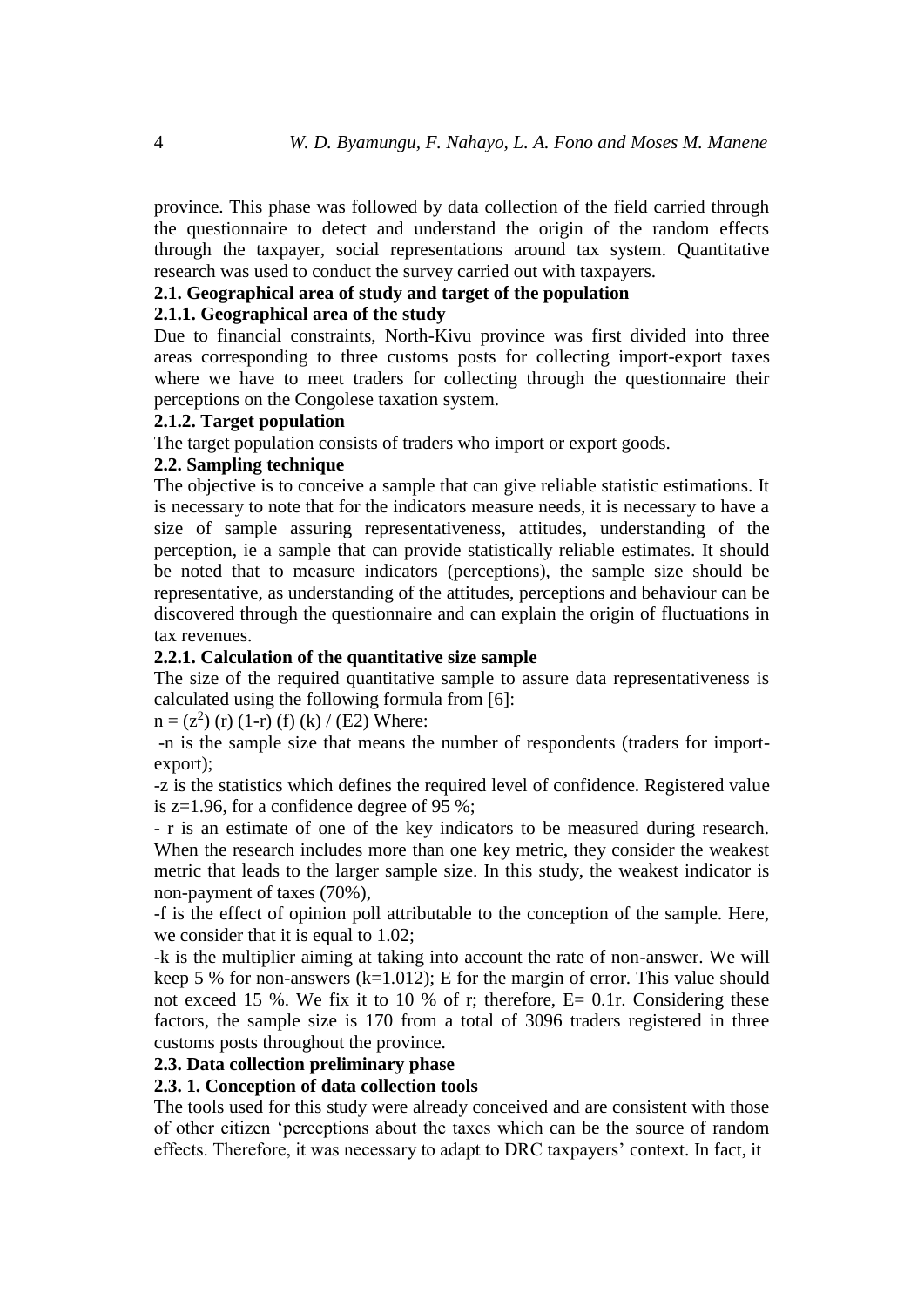was the quantitative questionnaire which consisted of collecting various perceptions of different economic operators in the import-export sector. The perceptions will be collected in isolation questionnaire, where answers are presented as scaled measures.

## **2.3.2. Recruitment and training of the field agents**.

The team in charge of data collection was of investigators and supervisors identified among the teachers of Faculty of Sciences and Applied Studies and National School of Statistics. Their theoretical training on how to fill the questionnaire and a practical training through role-plays so as to simulate the discussions which occurred two days ago.

#### **2.3.3. Preparation for data collection on the field**

The personnel in charge of data collection was made up of three teams of four persons each, operating in three areas customs posts of the province. These teams were monitored by a technical coordinator who was also on the field during the time of data collection. A day was enough to cover the entire area because they met taxpayers at the boarder claiming their goods. Then, all the three teams moved for five days to meet every category of taxpayers sand a strict monitoring of data collection and an efficient control through daily meetings on data collection evaluation were performed.

#### **2.4. Data analysis**

**2.4.1. Data capture**: The stage of data capture is very important as far as it helps to enter data into a language that the computer can read and compute. IBM SPSS 23 software (Statistical Package for Social Sciences IBM 23) was used to enter data on a model beforehand. This stage mobilized six data capture agents and two inspectors during four days. A two days training for data capture agents and three days for the inspectors had been organized for the agents before the beginning of data capture.

## **2.4.2. Data analysis and drafting**

To ensure that the objectives were achieved and to harmonize the results'presentation format, a framework was defined, including the list of taxpayers'social representations and figures and tables to be produced, which were used as guide in the data analysis. Basing on this tapestry work the pictures / graphs of perceptions were produced through SPSS software.

# **3. Main results analysis**

In this part, we present the results of the field survey on "social representations or perceptions around tax practice in North-Kivu" in detecting the origin of random effects in tax revenues using analysis of variance or student t-test on the one hand to detect if there is statistical difference between Dependent variables (marital status, type of trader activity, school or academic stream, interest or not in paying tax, registered and unregistered traders) and Factors:  $X_1$ (the tax rate applied to goods),  $X_2$  (the deadline granted by DGDA for tax payment),  $X_3$  (the efficiency of the recovery method when declaring goods),  $X_4$  the level of constraint of the recovery mode used by DGDA),  $X_5$ (the point of view with regard to the current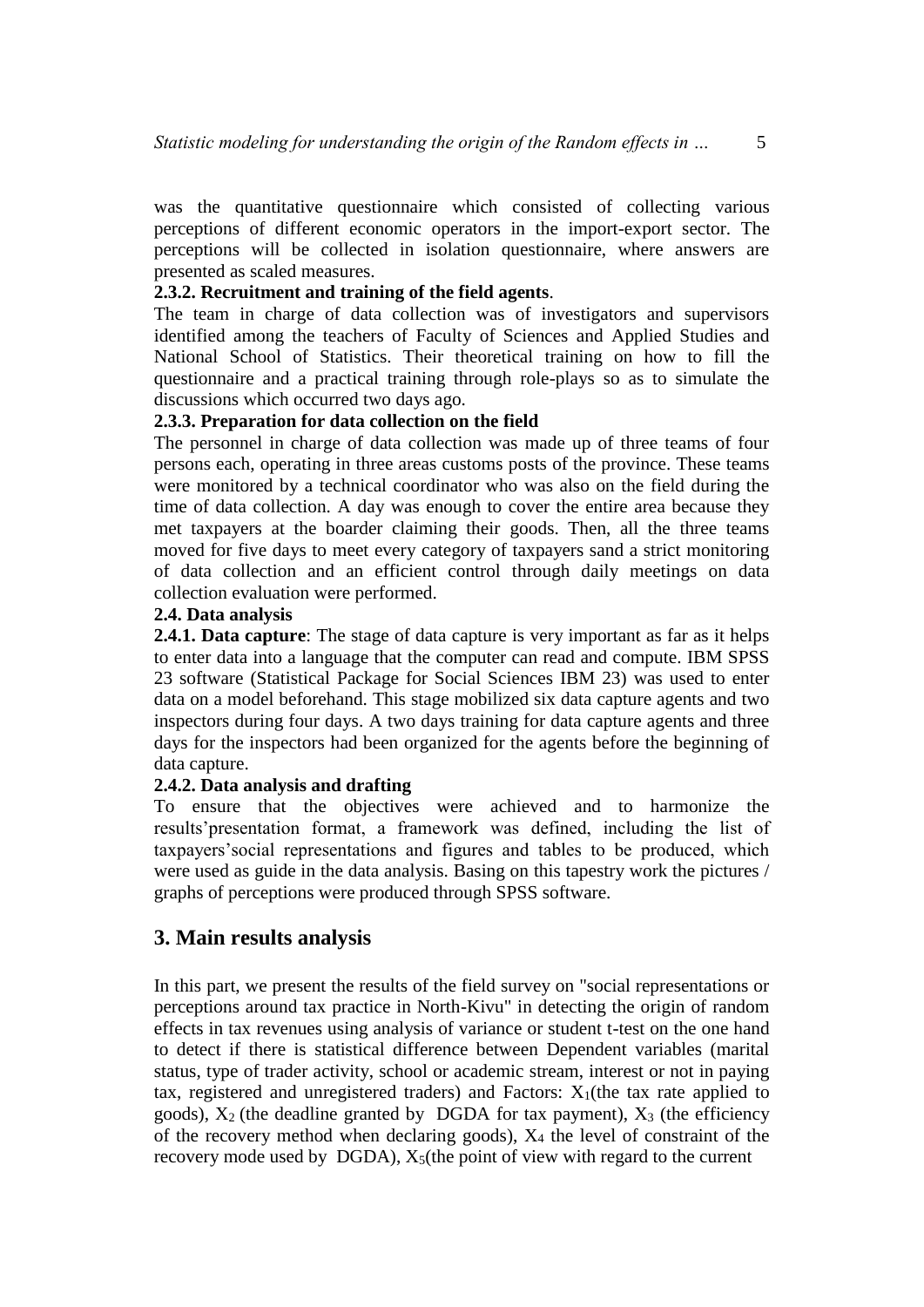tax rate in DRC),  $X_6$  The approach of DGDA agents to taxpayers in collecting taxes),  $X_7$ (the degree of satisfaction of taxpayers with the government's use of taxes collected),  $\bar{X}_8$  (the means used in case of non-declaration of goods),  $\bar{X}_9$  (the degree of taxapyers' knowledge in tax matters in  $DRC$ ),  $X_{10}$  (the assessment of import rate of revenues on import-export goods in DRC),  $X_{11}$ (The mode used for the passage through customs of their goods) and Chi-Pearson which allows us to determine related variables which can mutually influence and then be a source of random effects.

|                | Is there a statistical significant |                                                   |     |        |             | There is no statistically significant difference between | Decision                                    |
|----------------|------------------------------------|---------------------------------------------------|-----|--------|-------------|----------------------------------------------------------|---------------------------------------------|
|                | difference between Single,         | Single, Married, Divorced, Widowed traders on X1, |     |        |             |                                                          |                                             |
|                | Married, Divorced, Widowed         | X2, X3, X4, X5, X6, X7:                           |     |        |             |                                                          |                                             |
|                | traders on X1, X2, X3, X4, X5,     | Sum of                                            | df  | Mean   | $\mathbf F$ | Sig.                                                     |                                             |
|                | X6, AND X7?                        | Squares                                           |     | Square |             |                                                          |                                             |
| X1             | <b>Between Groups</b>              | 3.58                                              | 5   | .71    | .90         | $.48$ (ns)                                               | As p-value $> 0.05$ , Ho<br>is not rejected |
|                | Within Groups                      | 130.81                                            | 164 | .79    |             |                                                          |                                             |
|                | Total                              | 134.40                                            | 169 |        |             |                                                          |                                             |
| X <sub>2</sub> | <b>Between Groups</b>              | 4.85                                              | 5   | .97    | .99         | $.42$ (ns)                                               | As p-value $> 0.05$ , Ho<br>is not rejected |
|                | Within Groups                      | 160.34                                            | 164 | .97    |             |                                                          |                                             |
|                | Total                              | 165.20                                            | 169 |        |             |                                                          |                                             |
| X3             | <b>Between Groups</b>              | 1.09                                              | 5   | .21    | .56         | $.72$ (ns)                                               | As p-value $> 0.05$ , Ho<br>is not rejected |
|                | Within Groups                      | 63.35                                             | 164 | .38    |             |                                                          |                                             |
|                | Total                              | 64.44                                             | 169 |        |             |                                                          |                                             |
| X4             | <b>Between Groups</b>              | 1.49                                              | 5   | .29    | .73         | $.59$ (ns)                                               | As p-value $> 0.05$ , Ho<br>is not rejected |
|                | Within Groups                      | 66.48                                             | 164 | .40    |             |                                                          |                                             |
|                | Total                              | 67.97                                             | 169 |        |             |                                                          |                                             |
| X5             | <b>Between Groups</b>              | .66                                               | 5   | .133   | .10         | $.99$ (ns)                                               | As p-value $>0.05$ , Ho<br>is not rejected  |
|                | Within Groups                      | 207.31                                            | 164 | 1.26   |             |                                                          |                                             |
|                | Total                              | 207.97                                            | 169 |        |             |                                                          |                                             |
| X <sub>6</sub> | <b>Between Groups</b>              | 3.73                                              | 5   | .74    | 1.28        | $.27$ (ns)                                               | As p-value $>0.05$ , Ho<br>is not rejected  |
|                | Within Groups                      | 94.85                                             | 163 | .58    |             |                                                          |                                             |
|                | Total                              | 98.59                                             | 168 |        |             |                                                          |                                             |
| X7             | <b>Between Groups</b>              | 6.86                                              | 5   | 1.37   | .61         | $.68$ (ns)                                               | As p-value $>0.05$ , Ho<br>is not rejected  |
|                | Within Groups                      | 365.84                                            | 164 | 2.23   |             |                                                          |                                             |
|                | Total                              | 372.71                                            | 169 |        |             |                                                          |                                             |

**3.1. Analysis of Variance and t-test results** Table  $N^0$ 1: Anova Results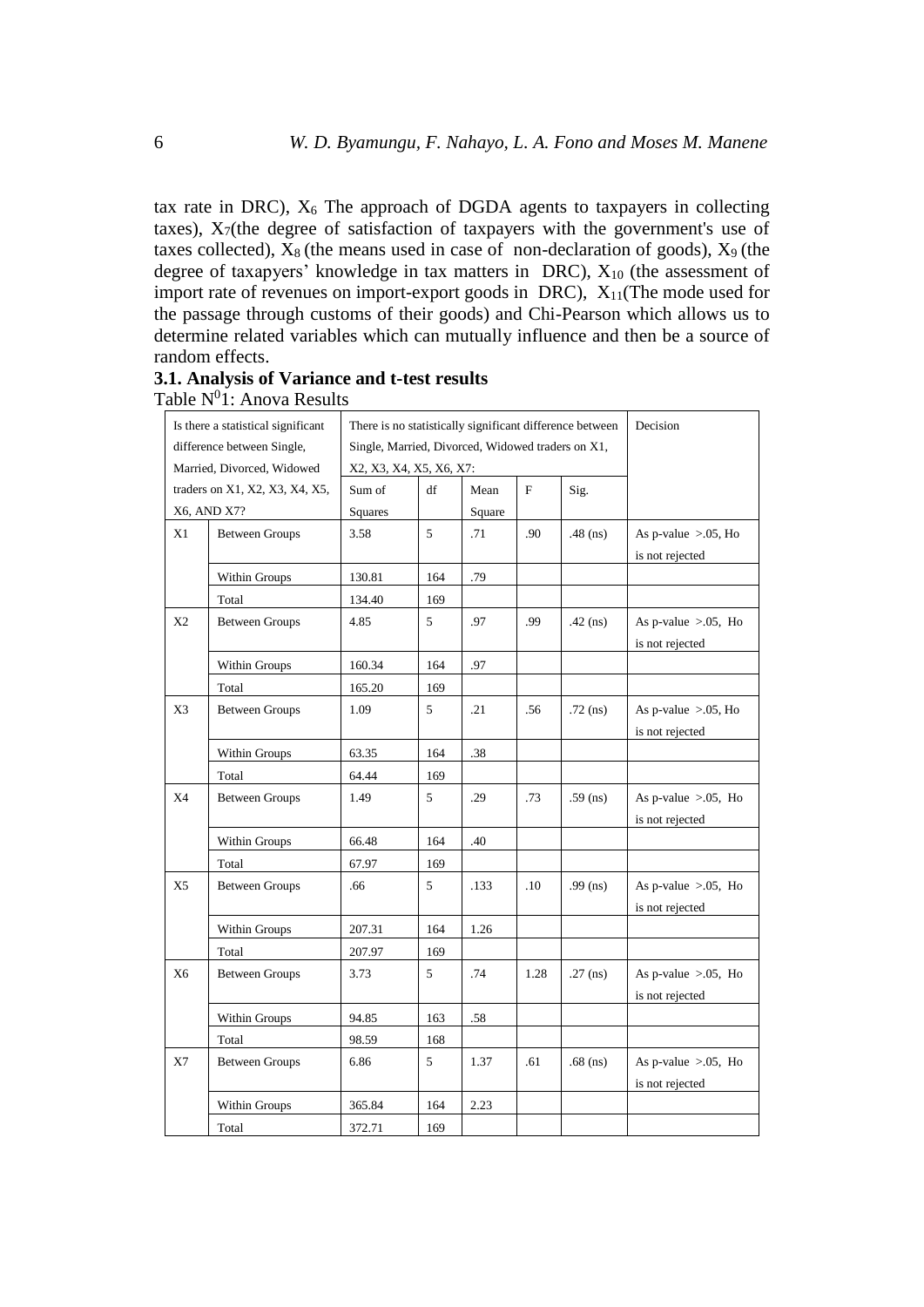Anova results from table  $N^01$  prove that there is no statistically significant difference between Single, Married, Widowed, Divorced traders on  $X_1$ ,  $X_2$ ,  $X_3$ ,  $X_4$ ,  $X_5$ ,  $X_6$ , and  $X_7$  because all p-values are greater than .05, which led to the nonrejection of null hypothesis resumed in table N°1.

**Table N<sup>0</sup>2**: Anova results of Dependent variable Type of commercial activity on  $X_1, X_2, X_3, X_4, X_5, X_6, X_7, X_8, X_9$  and  $X_{10}$ .

| Is there a       |                            | Decision     |                                             |        |      |                                                     |                                                |
|------------------|----------------------------|--------------|---------------------------------------------|--------|------|-----------------------------------------------------|------------------------------------------------|
| statistically    |                            |              |                                             |        |      | importing, exporting or import-exporting traders on |                                                |
| significant      |                            |              | X1, X2, X3, X4, X5, X6, X7, X8, X9 and X10: |        |      |                                                     |                                                |
|                  | difference between         |              |                                             |        |      |                                                     |                                                |
| importing.       |                            | Sum          | df                                          | Mean   | F    | Sig.                                                |                                                |
|                  | exporting or import-       | of           |                                             | Square |      |                                                     |                                                |
|                  | exporting traders on       | Squar        |                                             |        |      |                                                     |                                                |
|                  | $X_1, X_2, X_3, X_4, X_5,$ | es           |                                             |        |      |                                                     |                                                |
|                  | X6, X7, X8, X9 AND         |              |                                             |        |      |                                                     |                                                |
| $X_{10}$ ?       |                            |              |                                             |        |      |                                                     |                                                |
| $\overline{X_1}$ | Between                    | .24          | $\overline{2}$                              | .12    | .14  | $.86$ (ns)                                          | As p-value<br>$> 0.05$ ,                       |
|                  | Groups                     |              |                                             |        |      |                                                     | Ho is not rejected                             |
|                  | Within                     | 134.1        | 167                                         | .80    |      |                                                     |                                                |
|                  | Groups                     | 6            |                                             |        |      |                                                     |                                                |
|                  | Total                      | 134.4        | 169                                         |        |      |                                                     |                                                |
|                  |                            | $\mathbf{0}$ |                                             |        |      |                                                     |                                                |
| $X_2$            | Between                    | .86          | $\overline{2}$                              | .43    | .43  | $.64$ (ns)                                          | As p-value<br>$> 0.05$ ,                       |
|                  | Groups                     |              |                                             |        |      |                                                     | Ho is not rejected                             |
|                  | Within                     | 164.3        | 167                                         | .98    |      |                                                     |                                                |
|                  | Groups                     | 4            |                                             |        |      |                                                     |                                                |
|                  | Total                      | 165.2        | 169                                         |        |      |                                                     |                                                |
|                  |                            | 0            |                                             |        |      |                                                     |                                                |
| $X_3$            | <b>Between</b>             | .12          | $\overline{2}$                              | .06    | .15  | $.85$ (ns)                                          | As p-value<br>$> 0.05$ ,<br>Ho is not rejected |
|                  | Groups<br>Within           | 64.32        | 167                                         | .38    |      |                                                     |                                                |
|                  | Groups                     |              |                                             |        |      |                                                     |                                                |
|                  | Total                      | 64.44        | 169                                         |        |      |                                                     |                                                |
| $\overline{X_4}$ | Between                    | 2.20         | $\overline{c}$                              | 1.10   | 2.79 | .06                                                 | As p-value<br>$> 0.05$ ,                       |
|                  | Groups                     |              |                                             |        |      | (ns)                                                | Ho is not rejected                             |
|                  | Within                     | 65.77        | 167                                         | .39    |      |                                                     |                                                |
|                  | Groups                     |              |                                             |        |      |                                                     |                                                |
|                  | Total                      | 67.97        | 169                                         |        |      |                                                     |                                                |
| $X_5$            | Between                    | 1.07         | 2                                           | .53    | .43  | .64                                                 | As p-value<br>$> 0.05$ ,                       |
|                  | Groups                     |              |                                             |        |      | (ns)                                                | Ho is not rejected                             |
|                  | Within                     | 206.8        | 167                                         | 1.23   |      |                                                     |                                                |
|                  | Groups                     | 9            |                                             |        |      |                                                     |                                                |
|                  | Total                      | 207.9<br>7   | $\overline{169}$                            |        |      |                                                     |                                                |
| $X_6$            | Between                    | .56          | $\overline{2}$                              | .28    | .47  | .62                                                 | As p-value<br>$> 0.05$ ,                       |
|                  | Groups                     |              |                                             |        |      | (ns)                                                | Ho is not rejected                             |
|                  | Within                     | 98.02        | 166                                         | .59    |      |                                                     |                                                |
|                  | Groups                     |              |                                             |        |      |                                                     |                                                |
|                  | Total                      | 98.59        | 168                                         |        |      |                                                     |                                                |
| $X_7$            | Between                    | .09          | 3                                           | .03    | .07  | .97                                                 | As p-value<br>$> 0.05$ ,                       |
|                  | Groups                     |              |                                             |        |      | (ns)                                                | Ho is not rejected                             |
|                  | Within                     | 73.3         | 166                                         | .43    |      |                                                     |                                                |
|                  | Groups                     |              |                                             |        |      |                                                     |                                                |
|                  | Total                      | 71.4         | 169                                         |        |      |                                                     |                                                |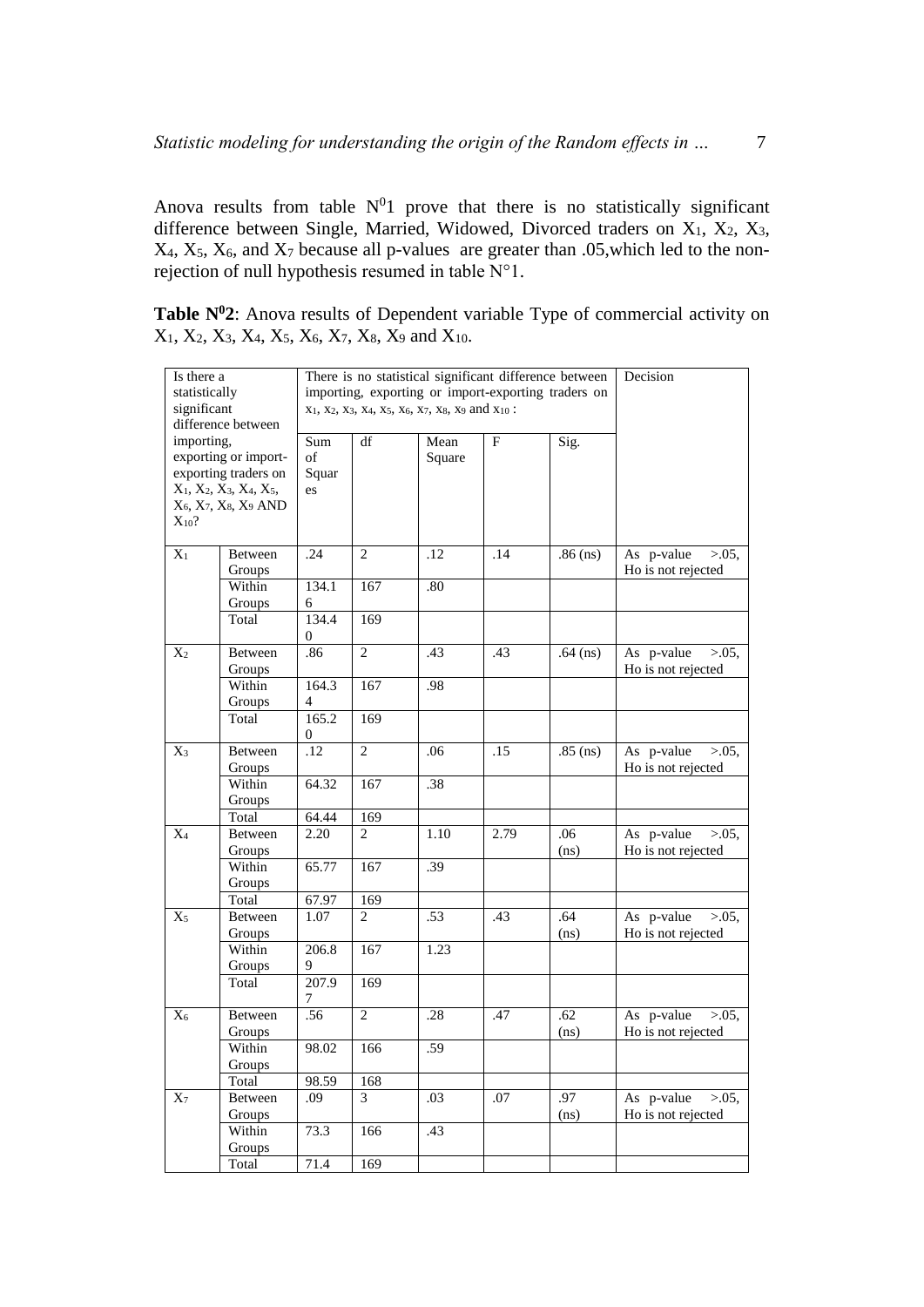**Table N<sup>0</sup>2 (continued)**: Anova results of Dependent variable Type of commercial activity on  $X_1, X_2, X_3, X_4, X_5, X_6, X_7, X_8, X_9$  and  $X_{10}$ .

| $X_8$          | Between           | .30    | $\overline{2}$ | .15  | .38 | .67         | As p-value $> 0.05$ , Ho is not             |
|----------------|-------------------|--------|----------------|------|-----|-------------|---------------------------------------------|
|                | Groups            |        |                |      |     | (ns)        | rejected.                                   |
|                | Within            | 65.9   | 167            | .39  |     |             |                                             |
|                | Groups            |        |                |      |     |             |                                             |
|                | Total             | 66.21  | 169            |      |     |             |                                             |
| X <sub>9</sub> | Between<br>Groups | .22    | $\overline{2}$ | .11  | .23 | .79<br>(ns) | As p-value $>0.05$ , Ho is not<br>rejected. |
|                | Within<br>groups  | 78.73  | 164            | .48  |     |             |                                             |
|                | Total             | 78.95  | 166            |      |     |             |                                             |
| $X_{10}$       | Between<br>Groups | .72    | $\overline{c}$ | .36  | .25 | $.77$ (ns)  | As p-value $>0.05$ , Ho is<br>not rejected  |
|                | Within            | 238.97 | 167            | 1.43 |     |             |                                             |
|                | groups            |        |                |      |     |             |                                             |
|                | Total             | 239.70 | 169            |      |     |             |                                             |

Through table  $N^0$ 2, it is seen that there is no statistical significance difference between Importing, Exporting and Importing-Exporting traders on  $X_1$ ,  $X_2$ ,  $X_3$ ,  $X_4$ ,  $X_5$ ,  $X_6$ ,  $X_7$ ,  $X_8$ ,  $X_9$  and  $X_{10}$ 

| Is             | statistically<br>there a                          |                |                | There is no statistically significant difference between traders with no school |      |       | Decision                     |
|----------------|---------------------------------------------------|----------------|----------------|---------------------------------------------------------------------------------|------|-------|------------------------------|
| significant    | difference                                        |                |                | or academic level, with economics degree or other scientific area:              |      |       |                              |
|                | between traders with no                           | Sum<br>of      | df             | Mean Square                                                                     | F    | Sig.  |                              |
|                | school or academic level,                         | <b>Squares</b> |                |                                                                                 |      |       |                              |
|                | having been in management                         |                |                |                                                                                 |      |       |                              |
|                | or economics domains or                           |                |                |                                                                                 |      |       |                              |
|                | other scientific area on X <sub>1</sub> ,         |                |                |                                                                                 |      |       |                              |
|                | $X_2$ , $X_3$ , $X_4$ , $X_5$ , $X_6$ , $X_7$ and |                |                |                                                                                 |      |       |                              |
| $X_8$ ?        |                                                   |                |                |                                                                                 |      |       |                              |
| $x_1$          | Between                                           | 2.87           | $\overline{2}$ | 1.43                                                                            | 1.82 | $-16$ | As p-value $>0.05$ , Ho      |
|                | Groups                                            |                |                |                                                                                 |      |       | is not rejected              |
|                | Within Groups                                     | 131.53         | 167            | .78                                                                             |      |       |                              |
|                | Total                                             | 134.40         | 169            |                                                                                 |      |       |                              |
| X <sub>2</sub> | Between                                           | 3.64           | $\overline{c}$ | 1.82                                                                            | 1.88 | .15   | As p-value $>0.05$ , Ho      |
|                | Groups                                            |                |                |                                                                                 |      |       | is not rejected              |
|                | Within Groups                                     | 161.56         | 167            | .96                                                                             |      |       |                              |
|                | Total                                             | 165.20         | 169            |                                                                                 |      |       |                              |
| X <sub>3</sub> | Between                                           | 1.45           | $\overline{2}$ | .72                                                                             | 1.92 | .14   | As p-value<br>$> 0.05$ ,     |
|                | Groups                                            |                |                |                                                                                 |      |       | Ho is not rejected           |
|                | Within Groups                                     | 62.99          | 167            | .37                                                                             |      |       |                              |
|                | Total                                             | 64.44          | 169            |                                                                                 |      |       |                              |
| X <sub>5</sub> | Between                                           | 6.31           | $\overline{2}$ | 3.15                                                                            | 2.61 | .07   | As p-value $>0.05$ , Ho      |
|                | Groups                                            |                |                |                                                                                 |      |       | is not rejected              |
|                | Within Groups                                     | 201.66         | 167            | 1.20                                                                            |      |       |                              |
|                | Total                                             | 207.97         | 169            |                                                                                 |      |       |                              |
| X <sub>6</sub> | Between                                           | .44            | $\overline{c}$ | .22                                                                             | .37  | .68   | As p-value $>0.05$ , Ho      |
|                | Groups                                            |                |                |                                                                                 |      |       | is not rejected              |
|                | Within Groups                                     | 98.14          | 166            | .59                                                                             |      |       |                              |
|                | Total                                             | 98.59          | 168            |                                                                                 |      |       |                              |
| $X_7$          | Between                                           | .20            | $\overline{2}$ | .10                                                                             | .04  | .95   | As p-value $>0.05$ , Ho      |
|                | Groups                                            |                |                |                                                                                 |      |       | is not rejected              |
|                | Within Groups                                     | 372.51         | 167            | 2.23                                                                            |      |       |                              |
|                | Total                                             | 372.71         | 169            |                                                                                 |      |       |                              |
| X9             | Between                                           | 4.13           | $\overline{2}$ | 2.06                                                                            | 4.53 | .01   | As p-value $\langle .05,$ Ho |
|                | Groups                                            |                |                |                                                                                 |      |       | is rejected                  |
|                | Within groups                                     | 74.83          | 164            | .45                                                                             |      |       |                              |
|                | Total                                             | 78.95          | 166            |                                                                                 |      |       |                              |
| $X_{10}$       | Between                                           | 21.09          | $\overline{c}$ | 10.54                                                                           | 8.97 | .00   | As p-value $\leq$ .05, Ho    |
|                | Groups                                            |                |                |                                                                                 |      |       | is rejected                  |
|                | Within groups                                     | 182.20         | 155            | 1.17                                                                            |      |       |                              |
|                | Total                                             | 203.29         | 157            |                                                                                 |      |       |                              |

In view of the results contained in table N03, we note that there is no significant statistical difference between non-intellectual traders, traders with an academic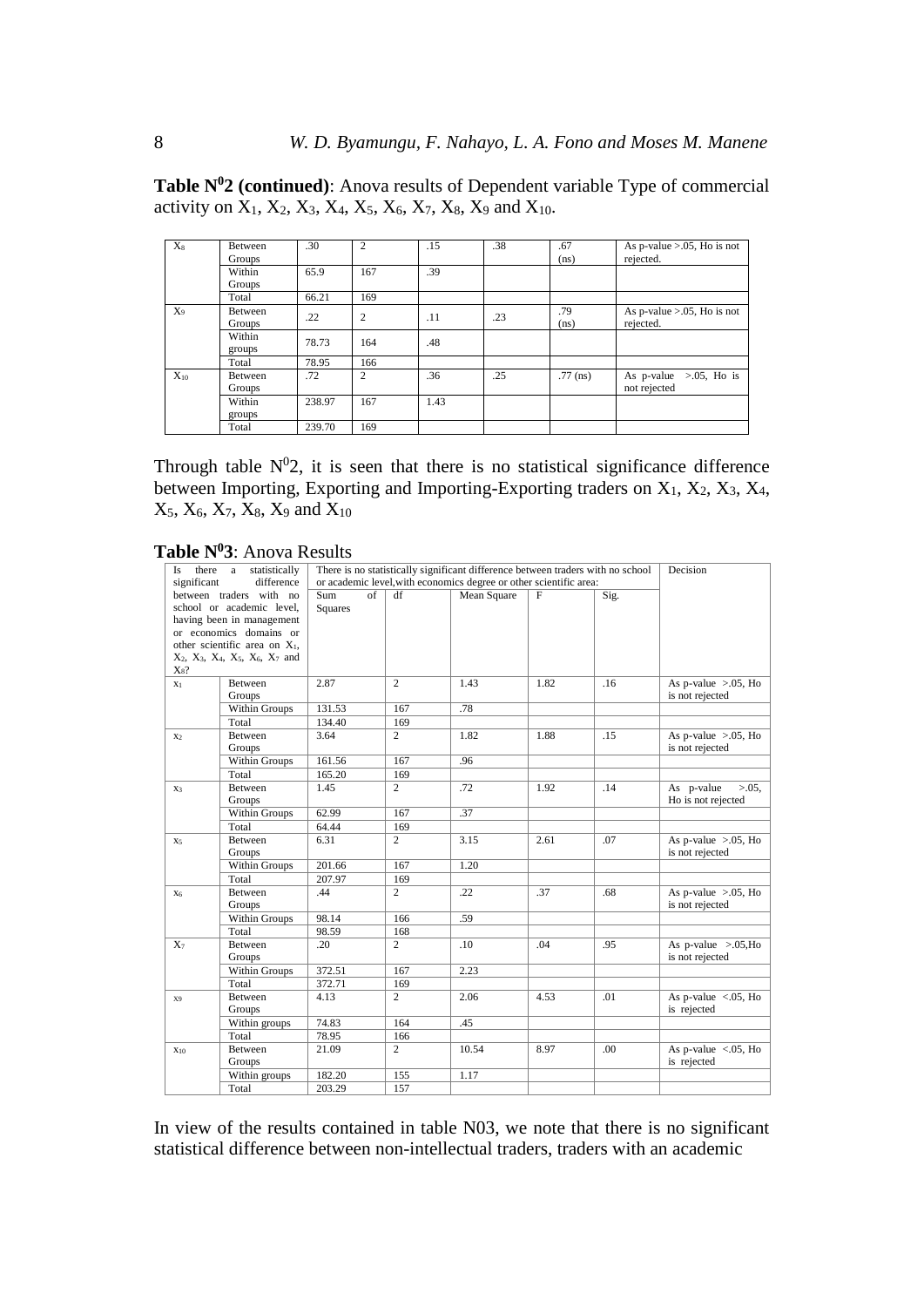qualification in economics and traders who have completed other scientific area respectively on  $X_1$ ,  $X_2$ ,  $X_3$ ,  $X_5$ ,  $X_6$ ,  $X_7$  and therefore the hypotheses put forward for these different variables were not rejected. Rather, a statistical significant difference between non-intellectual traders, traders with an academic qualification in economics and traders who have studied in other fields emerged in the degree of payers' knowledge on tax matters  $X_9$  (**F** (2,164) = 4.53, **p** <.05) and on the assessment of the tax rate on import-export goods  $X_{10}$  (**F** (2.155) = 8.97, **p <.05).**Tax knowledge and awareness was found to be statistically significant in explaining tax compliance among Export Processing Zones investors in Kenya. The study findings revealed that tax knowledge  $\&$  awareness has a very close relationship with taxpayers' ability to understand the laws and regulations of taxation, and their ability to comply with them [15]. In DRC, the low knowledge and awareness in tax matter have an impact in tax compliance and involves loss of tax culture and thus explain the random effects in taxes.

| significant<br>between | There is no statistically significant difference between merchants<br>Is there a<br>statistically<br>interested in paying taxes and merchants not interested in paying taxes on<br>difference<br>merchants<br>$(1), (2), (3), (4)$ and $(5)$ .<br>interested in paying taxes<br>t-test for Equality of means<br>Levene's<br>test<br>for<br>and merchants not interested<br>Equality of variances |       |      |         |        |                |                                            |  |
|------------------------|--------------------------------------------------------------------------------------------------------------------------------------------------------------------------------------------------------------------------------------------------------------------------------------------------------------------------------------------------------------------------------------------------|-------|------|---------|--------|----------------|--------------------------------------------|--|
| X7, X9 and X10?        | in paying taxes on X5, X6,                                                                                                                                                                                                                                                                                                                                                                       |       |      |         |        |                |                                            |  |
|                        |                                                                                                                                                                                                                                                                                                                                                                                                  | F     | Sig. | t       | df     | Sig.(2-tailed) |                                            |  |
| X <sub>5</sub>         | Equal<br>variances<br>assumed                                                                                                                                                                                                                                                                                                                                                                    | 1.68  | .19  | $-1.66$ | 168    | .09            | As p-value $>0.05$ , Ho is<br>not rejected |  |
|                        | Equal<br>variances not<br>assumed                                                                                                                                                                                                                                                                                                                                                                |       |      | $-1.6$  | 93.3   | .11            |                                            |  |
| X <sub>6</sub>         | Equal<br>variances<br>assumed                                                                                                                                                                                                                                                                                                                                                                    | 6.35  | .01  | 1.19    | 167    | .23            | As p-value $>0.05$ , Ho is<br>not rejected |  |
|                        | Equal<br>variances not<br>assumed                                                                                                                                                                                                                                                                                                                                                                |       |      | 1.25    | 111.97 |                |                                            |  |
| X7                     | Equal<br>variances<br>assumed                                                                                                                                                                                                                                                                                                                                                                    | 11.33 | .00  | 3.01    | 168    | .003           | As p-value $\leq$ .05, Ho is<br>rejected   |  |
|                        | Equal<br>variances not<br>assumed                                                                                                                                                                                                                                                                                                                                                                |       |      | 3.24    | 124    | .002           |                                            |  |
| X9                     | Equal<br>variances<br>assumed                                                                                                                                                                                                                                                                                                                                                                    | .03   | .08  | 1.24    | 165    | .21            | As p-value $>0.05$ , Ho is<br>not rejected |  |
|                        | Equal<br>variances not<br>assumed                                                                                                                                                                                                                                                                                                                                                                |       |      | 1.23    | 100    | .21            |                                            |  |
| X10                    | Equal<br>variances<br>assumed                                                                                                                                                                                                                                                                                                                                                                    | .11   | .73  | .44     | 168    | .66            | As p-value $>0.05$ , Ho is<br>not rejected |  |
|                        | Equal<br>variances not<br>assumed                                                                                                                                                                                                                                                                                                                                                                |       |      | .43     | 99.7   | .66            |                                            |  |

**Table N<sup>0</sup>4**: t-test results

From table  $N^0$ 4, we notice that there is no statistically significant difference between the traders having the interest to pay the taxes and the traders having no interest to pay the taxes on  $X_5$ ,  $X_6$ ,  $X_9$ ,  $X_{10}$  and it stood out in  $X_7$  because, in fact, the satisfaction of the compensations expected by the taxpayers from the State encourages them to subscribe or not to the payment of the tax. As mentioned in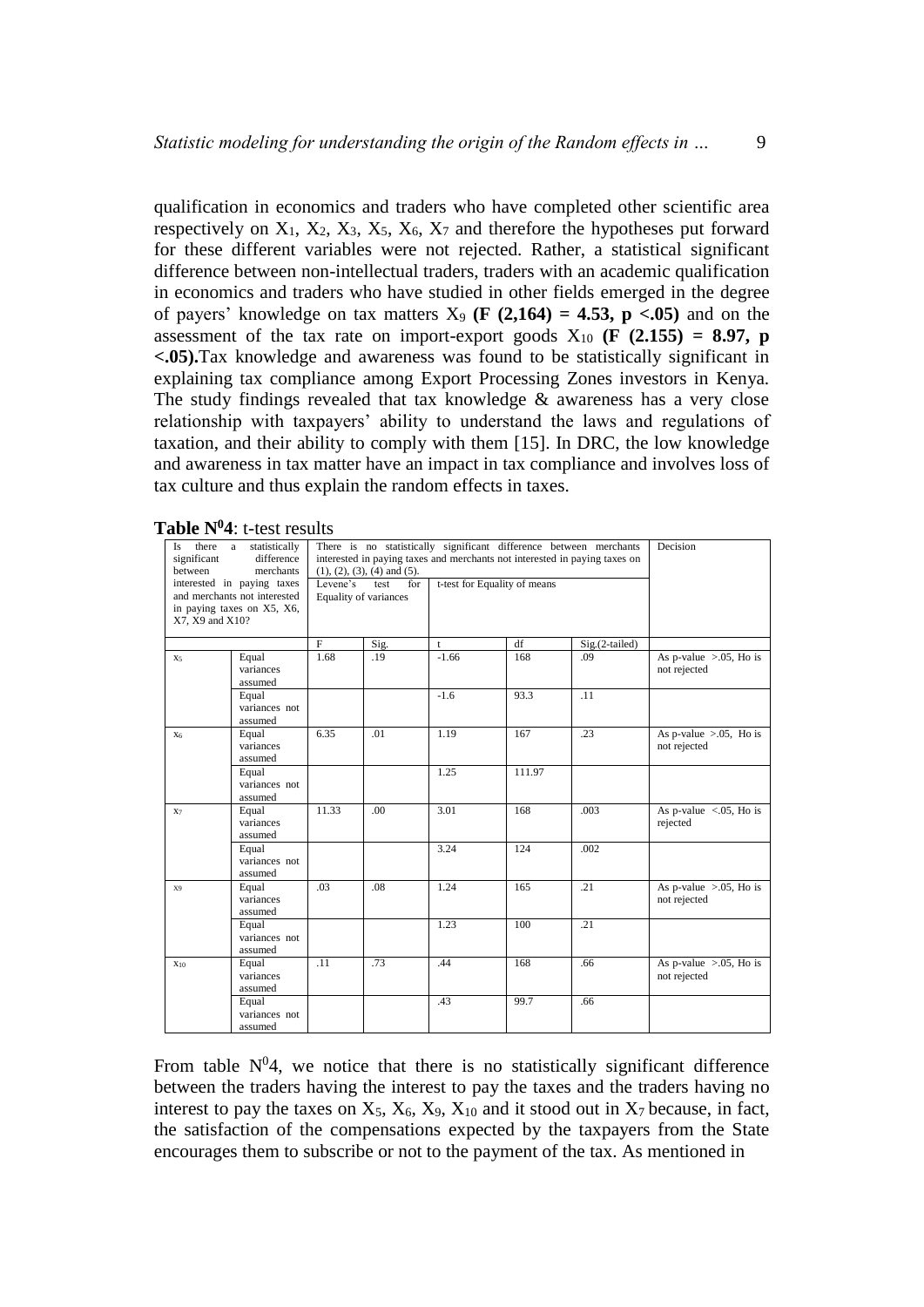the introduction, contract rupture is among the sources of resistance for taxpayers to pay tax and it is the main source of random effects in tax revenues. So [10] argued that if the system of taxes is perceived to be unjust, tax evasion may, at least partly, be considered as an attempt by the taxpayer to adjust its terms of trade with the government. Individuals may pay taxes because they value goods provided by the government, and they recognize that their payments are necessary both to help finance goods and services and to get others to contribute [5]. Interest in paying tax is broken since most taxpayers cannot assess exact value of what they receive in return for taxes paid. It can be argued that they have general impressions and attitudes concerning their own and others' terms of trade with the government [20].

|            | Different hypotheses                        | There is no statistically significant difference between | Decision |                                        |      |      |                          |
|------------|---------------------------------------------|----------------------------------------------------------|----------|----------------------------------------|------|------|--------------------------|
|            | H0 to be checked                            |                                                          |          | registered and unregistered traders on |      |      |                          |
| according  | the<br>to                                   | of df<br>Sum                                             |          | Mean                                   | F    | Sig. |                          |
|            | different<br>dependent<br>Squares<br>Square |                                                          |          |                                        |      |      |                          |
| variables. |                                             |                                                          |          |                                        |      |      |                          |
| $X_{11}$   | Between                                     | 2.04                                                     |          | 1.02                                   | 6.06 | .003 | As p-value $\leq 0.05$ , |
|            | Groups                                      |                                                          |          |                                        |      |      | Ho is rejected           |
|            | Within                                      | 27.95                                                    | 166      | .16                                    |      |      |                          |
|            | Groups                                      |                                                          |          |                                        |      |      |                          |
|            | Total                                       | 3.00                                                     | 168      |                                        |      |      |                          |

**Table N<sup>0</sup>5**: Anova results

The test of homogeneity of variances, based on mean with p-value= $.21 > .05$ , has allowed us to move toward Anova analysis. Anova result shows that F (2,166)  $=6.06$ ; p $< 0.05$  there is a statistical significant difference between registered and unregistered traders on the mode used to cross goods. This is the opportunity to insist on mafia mode, corruption and tax evasion maintained by traders and custom officers to allow to bring goods through the country or out of the country without paying. In short, tax system is enmeshed in tax arrangements that tend to corruption, fraud and tax evasion and having become an endemic culture and maintained in the tax system. Corruption and embezzlement of public funds by tax officials lead taxpayers to subscribe to the logic of cooperating with tax agents and / or using influential people interposed in order to pay less to the detriment of the state fund. Tax authorities' unresponsive, corrupt and unfair treatment of taxpayers foster disrespect for and resistance against tax authorities and tax laws [12, 21]. In addition to dissatisfaction, these attitudes encourage taxpayers to evade tax and push them to reach an amicable arrangement to move goods across the border. Hypotheses of corruption and tax evasion maintained by the tax administration are here confirmed and are the most factor of random effects observed in DRC taxes. This is also confirmed by [18] in its literature. Tax systems, in most poor countries, are characterized by widespread corruption and tax evasion. The inefficiency of the tax system is also the basis of tax loss and involves randomness in his components. This inefficiency is linked to several parameters, including hiring unqualified, non-credible agents who are at the same time tax agents and tax advisers to individuals subjected to tax. This is a tax administration that is involved in tax fraud. Credibility, qualification of staff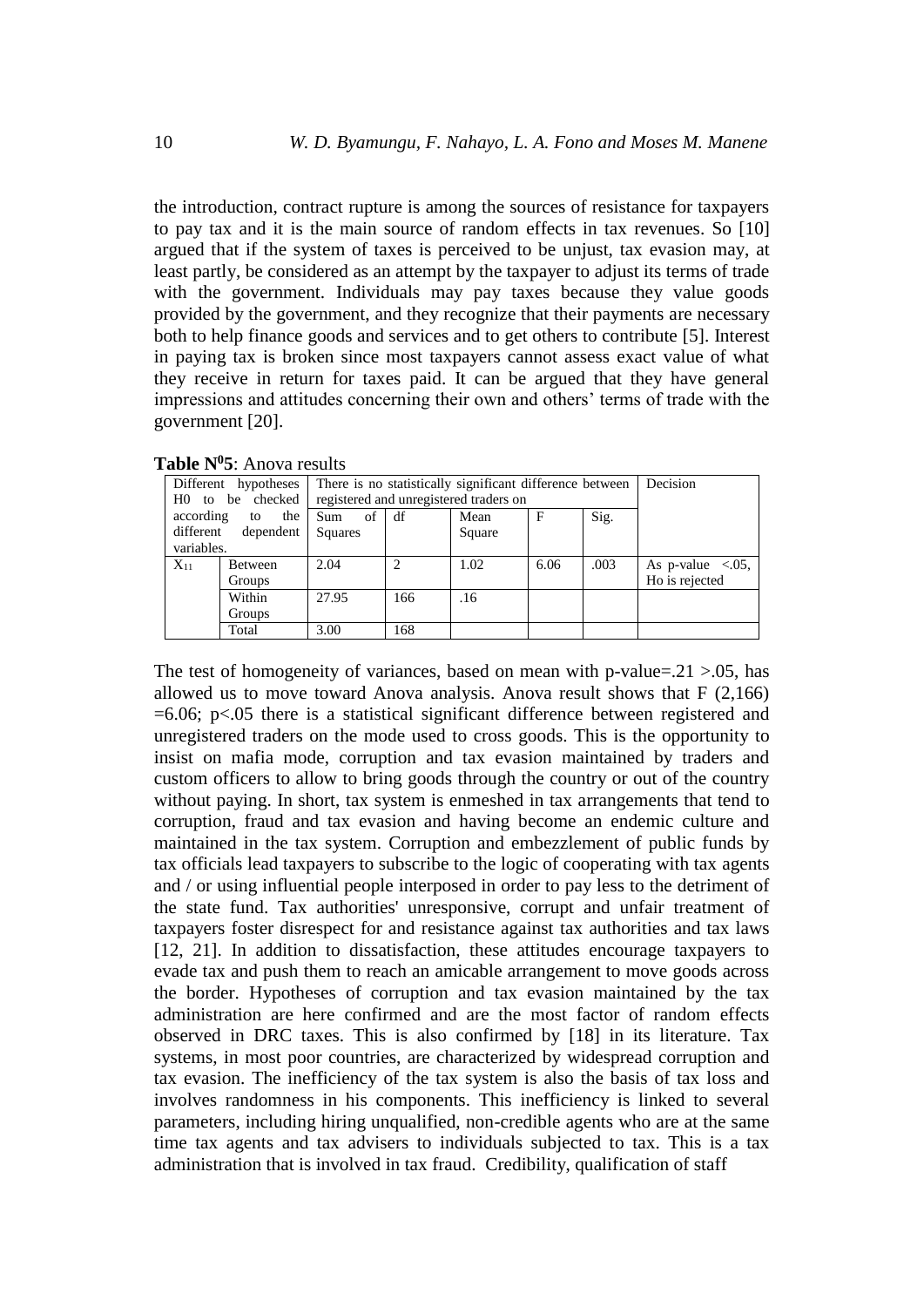administration have an impact on taxation system and can constitute a source of volatility of taxes [17, 14].

### **3.2. Analysis based on related variables**

This sub-point present the results of combined analysis from variables using Pearson Chi-square to detect related variables that can be the source of random effects in mutual influence. Pearson Chi-square results tests considered for all variables are presented in tables about which conclusions are dressed.

### **3.2.1: Link level between the public benefits and the interest in paying tax.**

Is there a link between the interest in paying state tax and the achievements or consideration given by the government? With the null hypothesis: there is no link between the interest in paying state tax and the achievements given by the government, Chi-square is the appropriate test for analyzes of non-parameterized distribution.

|                       | Realizations on the ground<br>from the paid taxes | Total          |     |
|-----------------------|---------------------------------------------------|----------------|-----|
|                       | Yes                                               | N <sub>o</sub> |     |
| in Yes<br>Interesting | 48                                                | 68             | 116 |
| paying the state   No | 8                                                 | 46             | 54  |
| tax for<br>the        |                                                   |                |     |
| declaration<br>of     |                                                   |                |     |
| goods                 |                                                   |                |     |
| Total                 | 56                                                | 114            | .7C |

## Table N<sup>0</sup>6<sup>:</sup> Link between public benefits and interest in paying tax

#### **Table N°7:** Chi-square results

|                    | Value | df | Asymp. Sig. (2-sided) |
|--------------------|-------|----|-----------------------|
| Pearson Chi-Square |       |    | 001                   |
| Number of Valid    | 170   |    |                       |
| Cases              |       |    |                       |

As  $\chi^2$  = 11.77 and p = .001 <.05 then the null hypothesis according to which there is no link between the interest in paying the state tax and the achievements provided by the government on the ground is rejected. So the interest in paying tax by the taxpayers is linked to the achievements that the government provides in terms of counterpart

#### **3.2.2: Linked level between satisfaction and public revenue from taxes**

Is there a link between the satisfaction of the use by the tax authorities of the taxes collected and the achievements on the ground?

Null hypothesis: there is no link between the satisfaction of the use by the tax authorities of the taxes collected and the achievements in the field

Chi-square is the appropriate test for analyzes of non-parameterized distribution.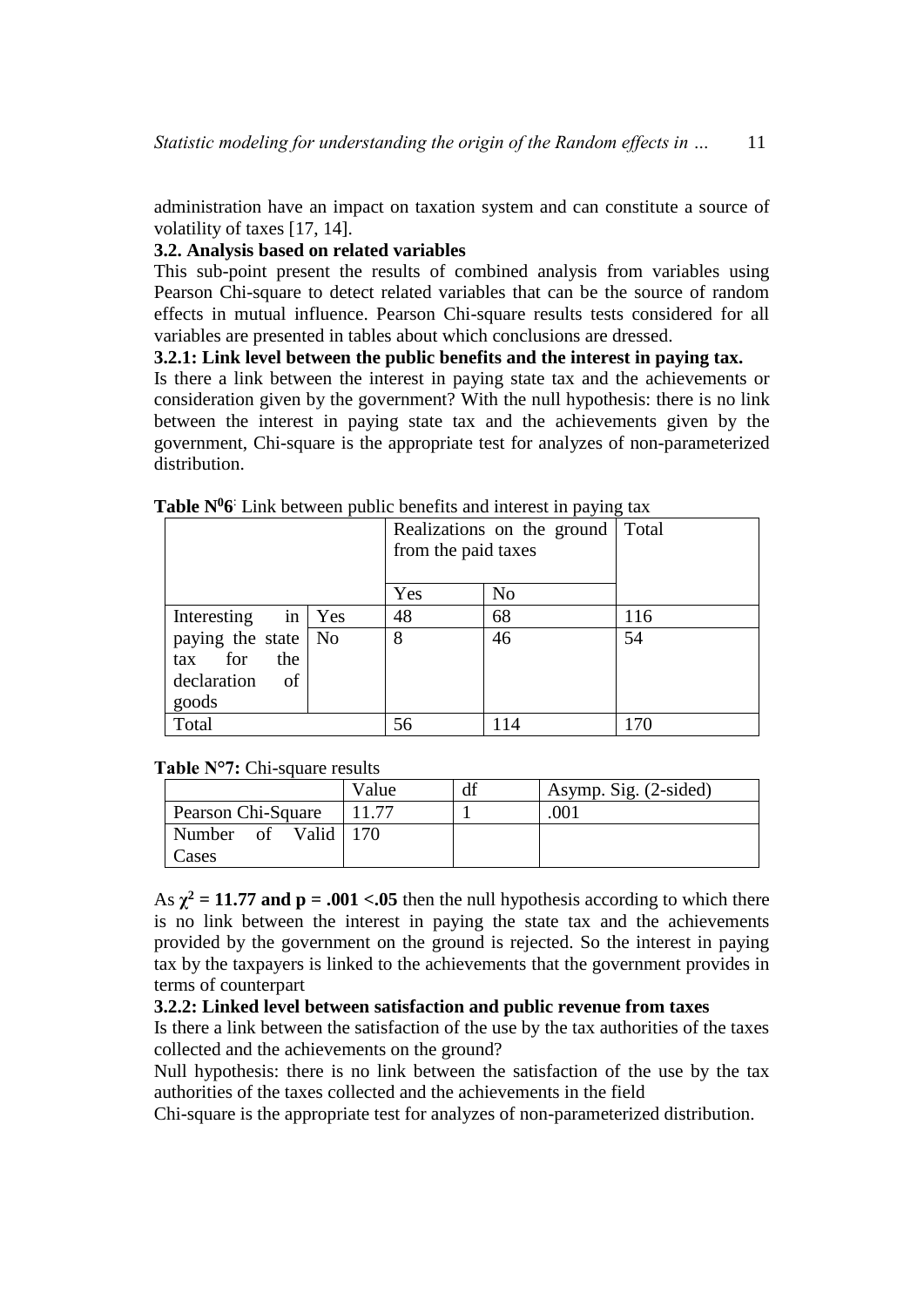|                                      | Satisfied with the government's use of the paid tax<br>Total |                   |           |                   |         |                             |     |
|--------------------------------------|--------------------------------------------------------------|-------------------|-----------|-------------------|---------|-----------------------------|-----|
|                                      |                                                              | Not.<br>satisfied | Satisfied | Very<br>satisfied | No idea | Modera<br>tely<br>satisfied |     |
| Realization                          | Yes                                                          | 21                | 12        |                   | 12      | 10                          | 56  |
| the<br>on<br>S<br>ground<br>from tax | N <sub>o</sub>                                               | 72                | 11        | 3                 | 22      | 6                           | 114 |
| Total                                |                                                              | 93                | 23        | 4                 | 34      | 16                          | 170 |

**Table N°8**: Contingence table between the two variables.

Table N<sup>o</sup>9: Chi-square results

|                            | Value | Df | Asymp. Sig. (2-sided) |
|----------------------------|-------|----|-----------------------|
| Pearson Chi-Square   14.89 |       |    | .005                  |
| Number of Valid 170        |       |    |                       |
| Cases                      |       |    |                       |

As  $\chi$ 2 = 14.89 and p = .005 <.05 then the null hypothesis according to which there is no link between the satisfaction of the use of the taxes collected by the fiscal authority and the achievements on the ground is rejected. This reveals that the satisfaction of the use of the taxes collected and the achievements on the ground are linked and this can lead to the establishment of a good tax culture, the basis of a good tax administration and the avoidance of fluctuation.

#### **III.2.3: Linking between basic product and tax rate**

Is there a link between the tax rate and the products declared by the taxpayers? Null hypothesis: there is no link between the tax rate and the products declared by taxpayers. Then,Chi-square is the appropriate test for analyzes of non-parametric distribution.

|          |       | Your activity is based on which product |          |             |          |               |        |     |
|----------|-------|-----------------------------------------|----------|-------------|----------|---------------|--------|-----|
|          |       | Agricult                                | Minin    | Cosmeti     | Food     | Constructio   | Others |     |
|          |       | ural                                    | g        | $\mathbf c$ | products | material<br>n |        |     |
|          |       | products                                | produc   | products    |          | products      |        |     |
|          |       |                                         | ts       |             |          |               |        |     |
|          |       |                                         |          |             |          |               |        |     |
| The      | Lower | 2                                       |          | 3           |          | 5             | 3      | 15  |
| tax rate | High  | 9                                       | 6        | 16          | 17       | 25            | 9      | 82  |
| applied  | Fair  | 7                                       |          | 10          | 7        | 12            | 5      | 42  |
| to       | Too   | 3                                       | $\Omega$ | 9           | 6        | 7             | 6      | 31  |
| goods    | high  |                                         |          |             |          |               |        |     |
|          |       |                                         |          |             |          |               |        |     |
| Total    |       | 21                                      | 8        | 38          | 31       | 49            | 23     | 170 |

**Table N°10**: Contingency results between basic product and tax rate

**Table N°11:** Chi-square Results

|                                | Value | df | Asymp. Sig. $(2-$<br>sided) |
|--------------------------------|-------|----|-----------------------------|
| Pearson Chi-Square             | 8.97  |    |                             |
| of Valid $\vert$ 170<br>Number |       |    |                             |
| Cases                          |       |    |                             |

 $\overline{As} \chi^2 = 8.97$  and  $p = .87$ > .05 the null hypothesis according to which there is no link between the tax rate and the products declared by the taxpayers is not rejected, i.e. the tax rate and the products declared by the taxpayers are not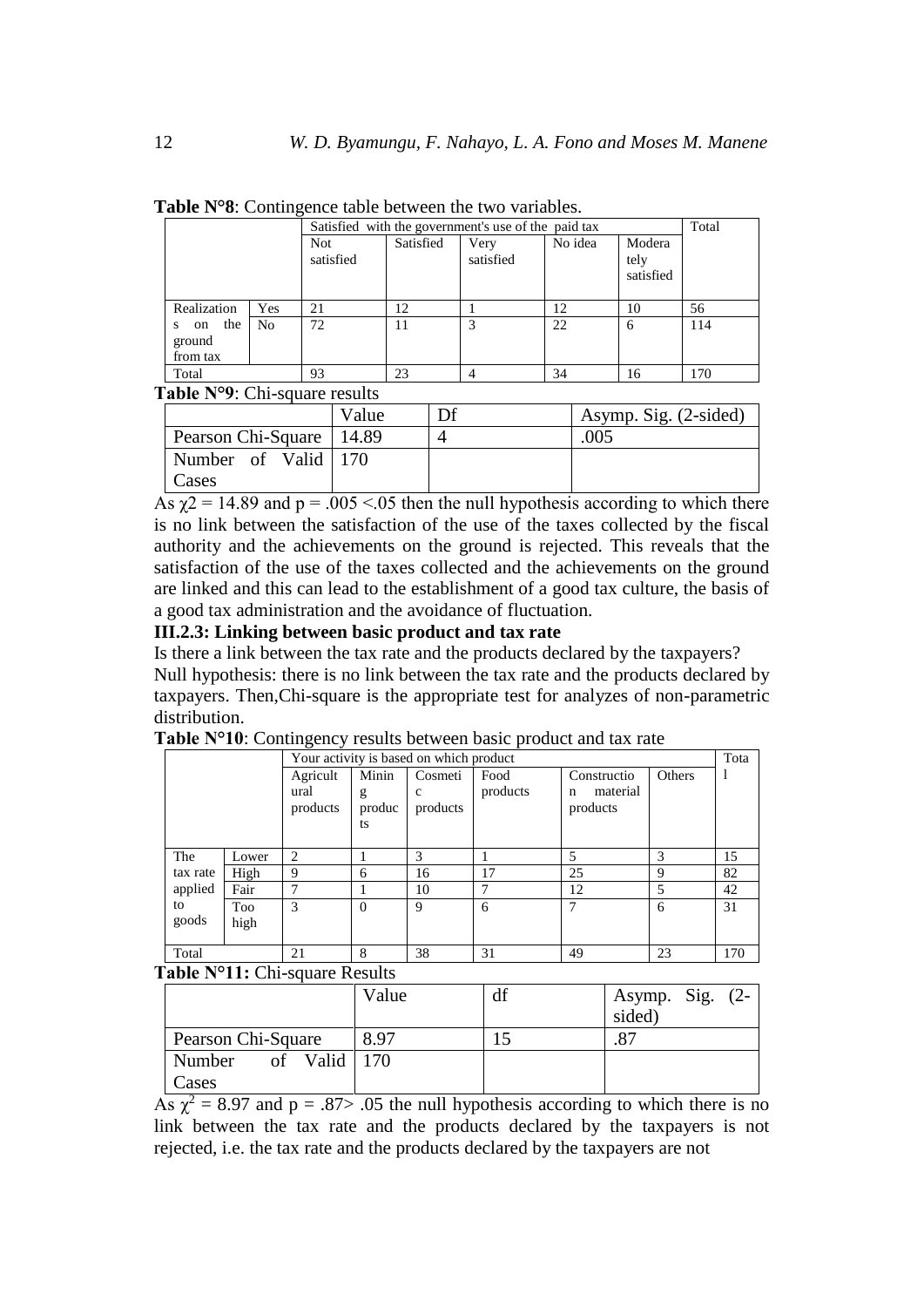related. The tax rate is determined by the tax administration and does not depend on the categories of goods that customers import or export. There is in tax administration a nomenclature to manage to tax goods.

## **3.2.4: Link between tax rate and marital status**

Is there a link between the tax rate applied on the goods and the marital status of the trader? Through Chi-square we can test the null hypothesis that there is no link between the tax rate applied on the goods and the marital status of the trader. **Table N°12**: Table of contingence between tax rate and marital status

|         |            | The level of tax rate applied to goods |      |      |            | Total |
|---------|------------|----------------------------------------|------|------|------------|-------|
|         |            | Lower                                  | High | Fair | <b>Too</b> |       |
|         |            |                                        |      |      | high       |       |
|         |            |                                        |      |      |            |       |
| Marital | Single     |                                        | 29   | 14   | 11         | 63    |
| status  | Married    |                                        | 46   | 24   | 15         | 90    |
|         | Free union |                                        |      |      |            | 6     |
|         | Divorced   |                                        |      |      |            | 11    |
| Total   |            | 15                                     | 82   | 42   | 31         | 170   |

**Table N° 13**: Chi-square Result

|                           | Value | Df | Asymp. Sig. $(2\text{-sided})$ |
|---------------------------|-------|----|--------------------------------|
| Pearson Chi-Square   8,20 |       |    |                                |
| Number of Valid 170       |       |    |                                |
| Cases                     |       |    |                                |

 $\overline{As} \chi^2 = 8.20$  and p=.51>.05, the null hypothesis that there is no link between the tax rate applied to the declared goods and the marital status of the trader is not rejected, i.e. the tax rate and the marital status of the trader are not linked. The tax rate is not related to the marital status of the trader (taxpayer).

## **4. Discussion and conclusion**

In this paper, we have explored factors that determine are the source of random effects through citizen's perceptions and whether how their tax behavior is correlated with their perceptions in case to understand the origin of random effects observed in DRC taxes panel data. Result from different analysis provide robust results for several theoretically founded determinants of tax compliance which show random effects 'source among others:

 Respondents state that the tax rate is high (66.4%) and find it worthwhile paying taxes (68.2%). Moreover, the rate of taxation does not depend on the category of goods declared (see table  $N^0$ 2 where F (2,167) = .86; p-value>.05), nor on the marital status of trader (see table  $N^01$  where F (2,167) =1.82; p-value>.05). Neither is there any link between the tax rate applied to goods and the marital status of the taxpayer (see table  $N^012$  where  $\chi^2$ =8.20; p-value>.05), or between the imported goods and the tax rate (see table  $N^011$  where  $\chi^2$ =8.97; p-value>.05).

 Taxpayers do not see the social benefits in terms of the counterpart of the taxes they pay (67.1%). This confirms the statistical link observed between achievements on the ground and taxpayers' satisfaction (cfr. Table  $N^08$  where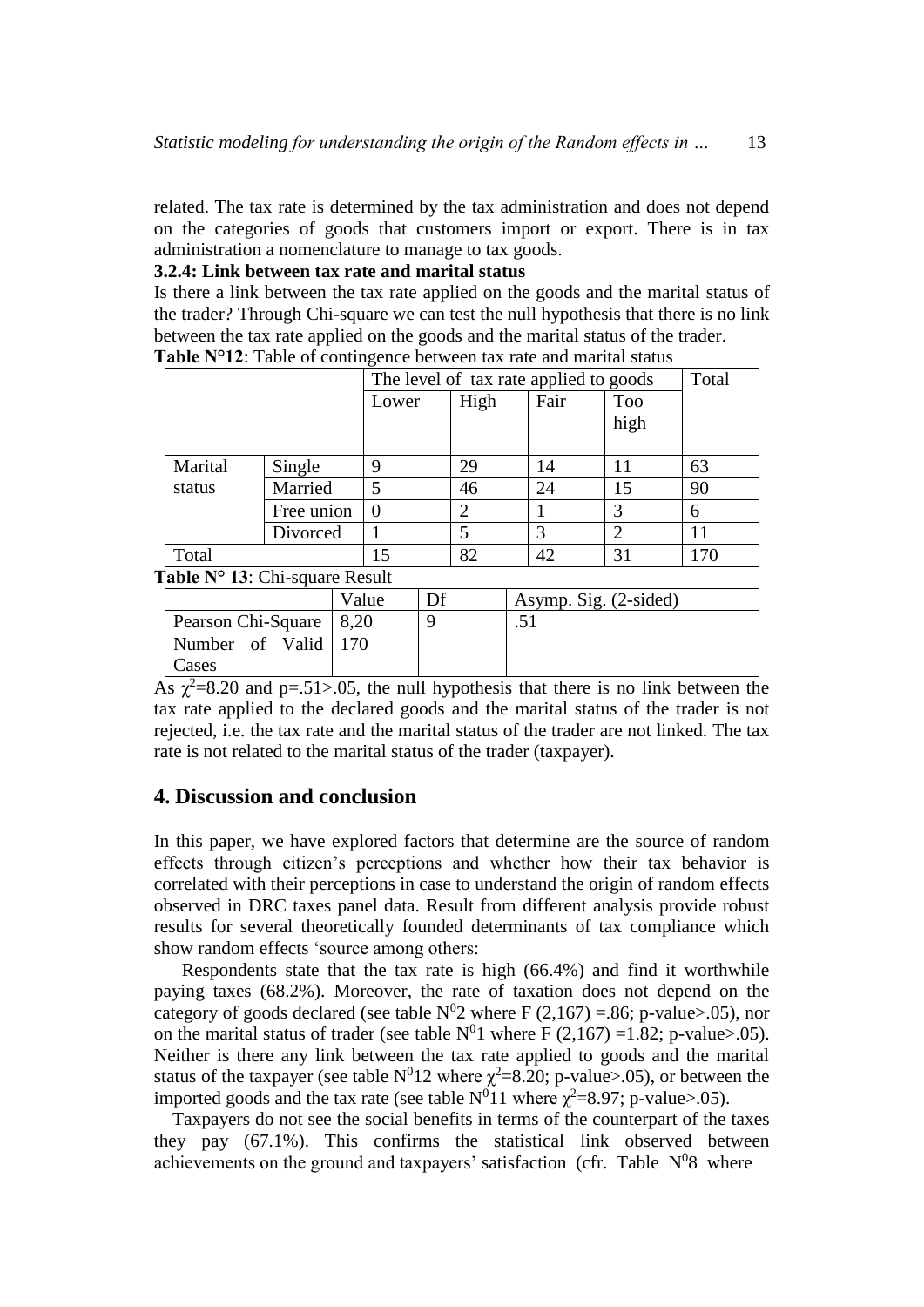$\chi^2$ =14.89; p-value<.05) on the one hand, and the link between public achievements for social benefits of taxpayers and the interest of paying the tax at the time of declaration (cf. table  $N^0$ 7 where  $\chi^2$ =11.77; p-value<.05) on the other hand. There is also a statistically significant difference between traders interested in paying tax and those who are not, in terms of satisfaction with the government's use of the taxes collected (see table  $N^{\circ}4$  where t(168)= 3.01; p-value<.05). According to [3] quoted by OECD "previous work using the 2008-2009 Latino barometro surveys shows a positive correlation between fiscal citizenship and satisfaction with education and health services". Because of dissatisfaction, taxpayer presents their goods for declaration to tax officials (82.9%) and is attracted by the cooperative welcome (74.1%) by tax officials or cooperates with influential authorities at different levels of government (17.6%) to move goods across. A small handful of taxpayers relies on customs declarants (8.2%) who in turn contact tax officials; this diversion is also a source of tax evasion. This is corroborated by the friendly (23.1%) and cooperative (37.3%) attitudes of tax administration agents adopted when collecting taxes. In addition to dissatisfaction, these attitudes encourage taxpayers to evade tax and push them to reach an amicable arrangement to move goods across the border. The hypotheses of corruption and tax evasion maintained by the tax administration is here confirmed by [18].Tax systems in most poor countries are characterized by widespread corruption and tax evasion. Tax compliance is influenced by the government counterpart which is offered to people to satisfy the public services such as infrastructure, education, electricity, health services,…In this paper, as there is no fiscal exchange visible, the taxpayer compliance attitude is to avoid tax and make cooperation in terms of corruption or arrangement with fisc employment. The dissatisfaction of public services offered is among factors which demotivate taxpayers to pay taxes.

 Tax knowledge and awareness in tax matter have also a significant impact on tax compliance attitude since a statistical significance difference between nonintellectual traders, traders with an academic qualification in economics and traders who have studied in other fields respectively emerged in degree of knowledge on tax matters with  $(F (2,164) = 4.53; p < .05)$  and on the assessment of tax rate on import-export goods (F  $(2.155) = 8.97$ , p <.05). Fiscal knowledge correlates with attitudes towards taxation and that tax behaviour can be improved by a better understanding of tax laws [15]. In this study, knowledge and awareness contribute significantly to the model since the p-value (0.00) for the constant and gradient are less than 0.05, so in explaining tax compliance among Export Processing Zones investors in Kenya, tax knowledge and awareness were found to be statistically significant. The study findings revealed that tax knowledge and awareness have a very close relationship with taxpayers' ability to understand the laws and regulations of taxation, and their ability to comply with them [15]. In DRC, the low knowledge and awareness (54.5%) in tax matters have an influence in tax compliance and implies the loss of tax culture.

 Contacting influential people in government (17.6%) or tax administration (74.1) to evade tax is a demotivating factor for those who even thought of paying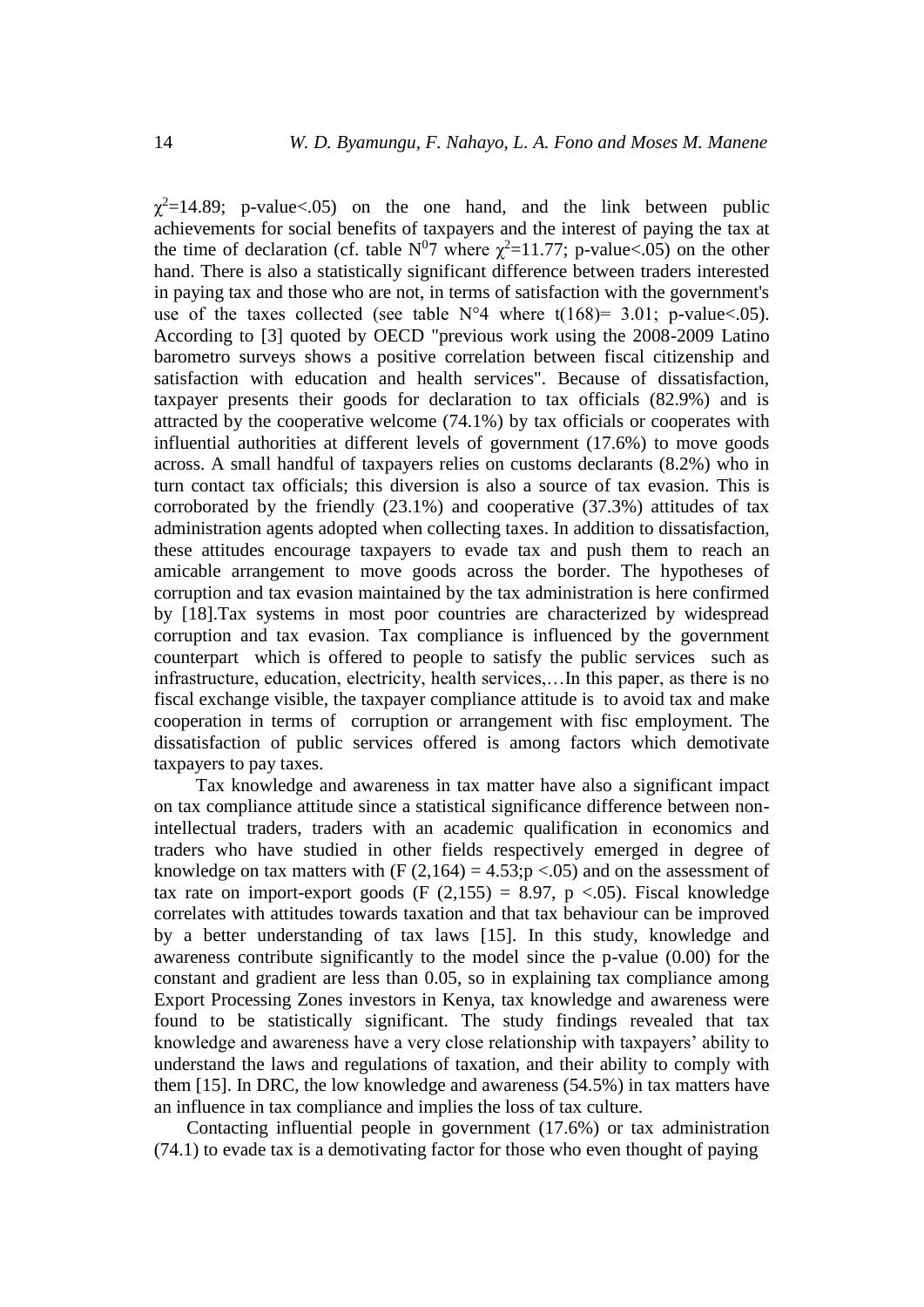their taxes. This is also argued in [17]. In political governance, moving from ministry of finance to the separate entity granted in law, autonomy from the central executive power, partly with the purpose of limiting direct political interference in day-to-day operations [19].It is seen that low degree of development and governance compared to neighboring countries as developed in introduction is also the source of income fluctuations in the DRC

 The lack of legitimacy in the political institutions and the government policy influences the taxpayers' attitudes and behaviour in this study which tend to evade tax. Legitimacy could be described as belief or trust in the authorities, institutions, and social arrangements to be appropriate, just and work for the common good. Political scientists have addressed how political legitimacy and civic identification are fostered [10].

 Indeed, in this reflection, which focused on the perception or social representations around fiscal practice: the case of the city of North-Kivu Province, we noticed that taxpayers hold in mind the idea of counterpart of the taxes they pay in terms of achievements on the ground for the improvement of their social conditions. As this is not visible, the contract between the taxpayer and the tax authorities has been broken for several reasons. These include corruption, fraud and tax evasion perpetuated by tax agents seeking to wrap taxpayers in this allure and the latter subscribe to it in order to get richer. Also, the level of knowledge in tax matters is among factor influencing fluctuations in taxes revenues in DRC. The study shows that pay level is only one of several factors affecting the behaviour of tax officers. In an environment where the demand for corrupt services is extensive and monitoring ineffective, wage increases may end up functioning as an extra bonus on top of the bribes taken by corrupt. Those are several factors which explain random effects encountered in DRC tax revenues panel data.

#### **Acknowledgements.**

Sincere thanks to the Doctoral School of University of Burundi through the Institute of Applied Statistic 'LURMISTA' supported by the Government of Burundi through the Ministry of Education and Scientific Research. My gratitude to ' Laboratoire de Mathematique-Equipe de Recherche en Mathematiques Appliquées aux Sciences Sociales-EMASS' of University of Douala and Research Center in Applied Mathematics of University of Nairobi. My acknowledgments to my supervisors Professors NAHAYO Fulgence, MANENE M. Moses and Louis Aimé FONO for their high scientific quality advice.

## **References**

[1] L.Bruce.Bowerman and Richard T. O'Connell*, Forecasting and Time Series: An Applied Approach*, Third edition, Duxbury Press, California, 1993.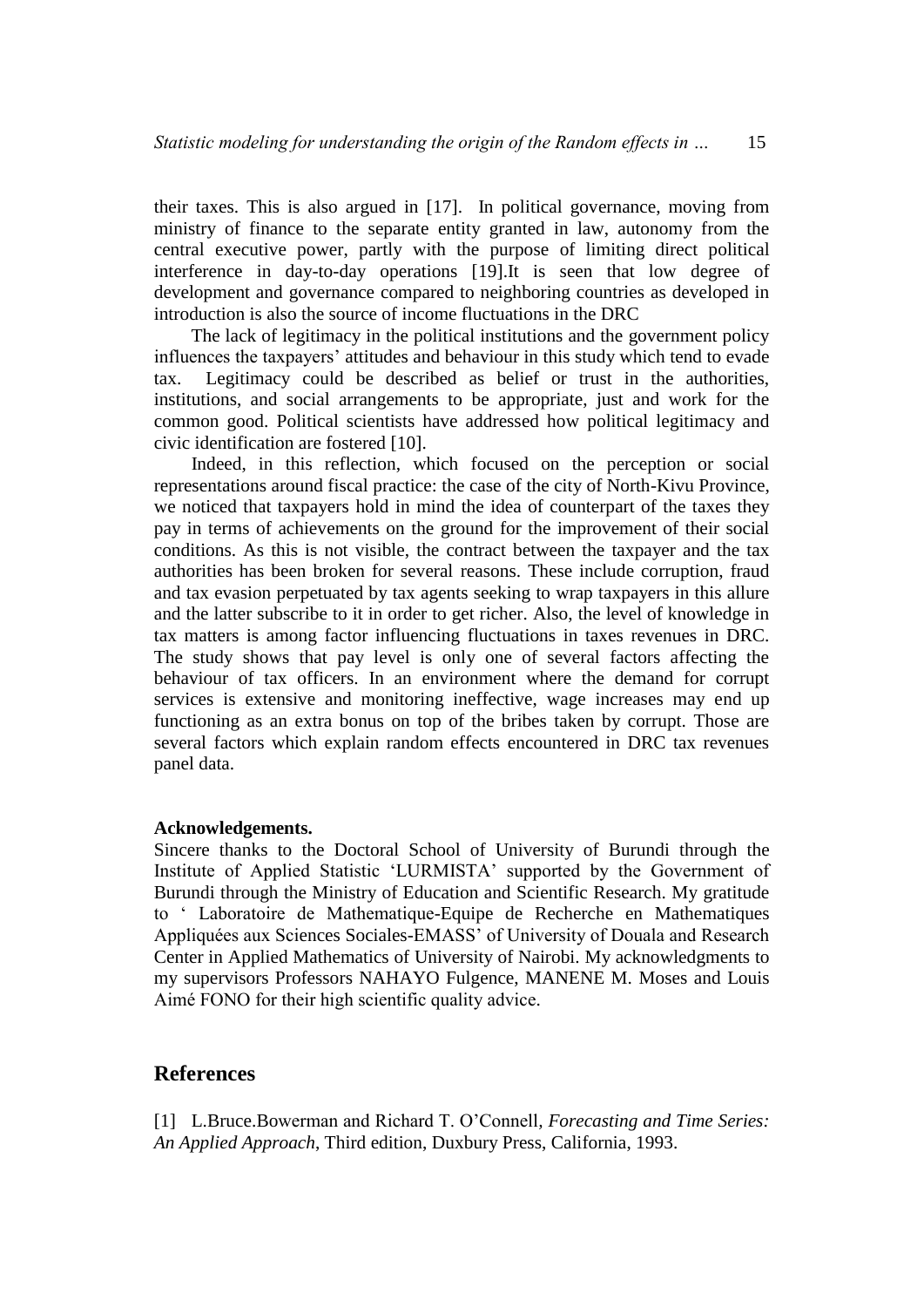[2] D. Byamungu Wanguwabo, Modeling tax income revenues using Kernel Approach. Case study of North-Kivu Province time series forecasting in Democratic Republic of Congo, *International Journal of Science and Research*, **8** (4) (2019).

[3] C. Daudet and A. Melguizo, Taxation and more representation?: On fiscal policy, social mobility and democracy in Latin America , Documents de travail du centre de développement de l'OCDE (2010), N0294, OCDE, [https://doi.org/10.1787/5Km5Zrrs9bbt-en.](https://doi.org/10.1787/5Km5Zrrs9bbt-en), p.30

[4] C. Douglas Montgomery, Cheryl L. Jennings, and Murat Kulahci, *Introduction to Time Series Analysis and Forecasting*, Wiley Series in Probability, John Wiley and Sons, Inc., Hoboken, New Jersey, 2008.

[5] O.H. Fjeldstad and J. Semboja, Why people pay taxes: The case of the development levy in Tanzania, *World Development*, **29** (2001), 2059-2074.

[6] Gaston Hakiza et al., Research Report on the state of the public service in Burundi, MFPTE, October, 2015.

[7] Global Witness, Les forets de la RDC victimes d'une grande braderie: Evasion fiscale, arrangements illégaux, **12** (20) (2013).

[8] Jens Chr.Andving and Odd-Helge Fjeldstand, Research on corruption. A policy oriented survey, Norwegian Agency for Development Co-Operation NORA, December, 2000.

[9] M. Kibanda, Le monstre appelé corruption. Kinshasa: Institut des stratégies pour le développement durable (2005), p.69.

[10] Merima et al., To pay or not pay? Citizen's attitudes towards taxation in Kenya, Tanzania, Uganda and South Africa (2005), p.7.

[11] Mufundji Tshinat-kark Clément, Le systeme d'imposition des revenus en République Démocratique Congo. L'état de lieu, enjeux et perspectives d'avenir in KAS African law study library-Libraire Africaine d'études Juridiques 2 (2015), p.384

[12] P. Ngaosyvathn, Le Role de l'impot dans le pays en voie de développement T1, Paris (1974). LGDJ, pp.146-183.

[13] Ngoy Ndjibu and Mutonwa Kalombe Jean-Marie Pacifique, Analyse critique du système fiscal de la RDC: Fondément juridique et application de la loi, KAS African Law Study Library-Librairie Africaine d'Etudes juridiques2 (2015), p.495.

[14] Ngoy Ndjibu et al., Analyse critique du systeme fiscal de la rdc : fondement juridique et application de la loi, KAS African Law Study Library – Librairie Africaine d'Etudes Juridiques 2 (2015), p.491.

[15] Obongo Matibe Bernard et al., Influence of Tax Knowledge and Awareness on Tax Compliance Among Investors in the Export Processing Zones in Kenya (2018).

[16] OCDE, Quels sont les déterminants du civisme fiscal (2019)? Document de consultation publique, p.11.

[17] Odd-Helge Fjeldstad, Corruption in tax administration: Lessons from institutional reforms in Uganda (2005), CMI, p.11.